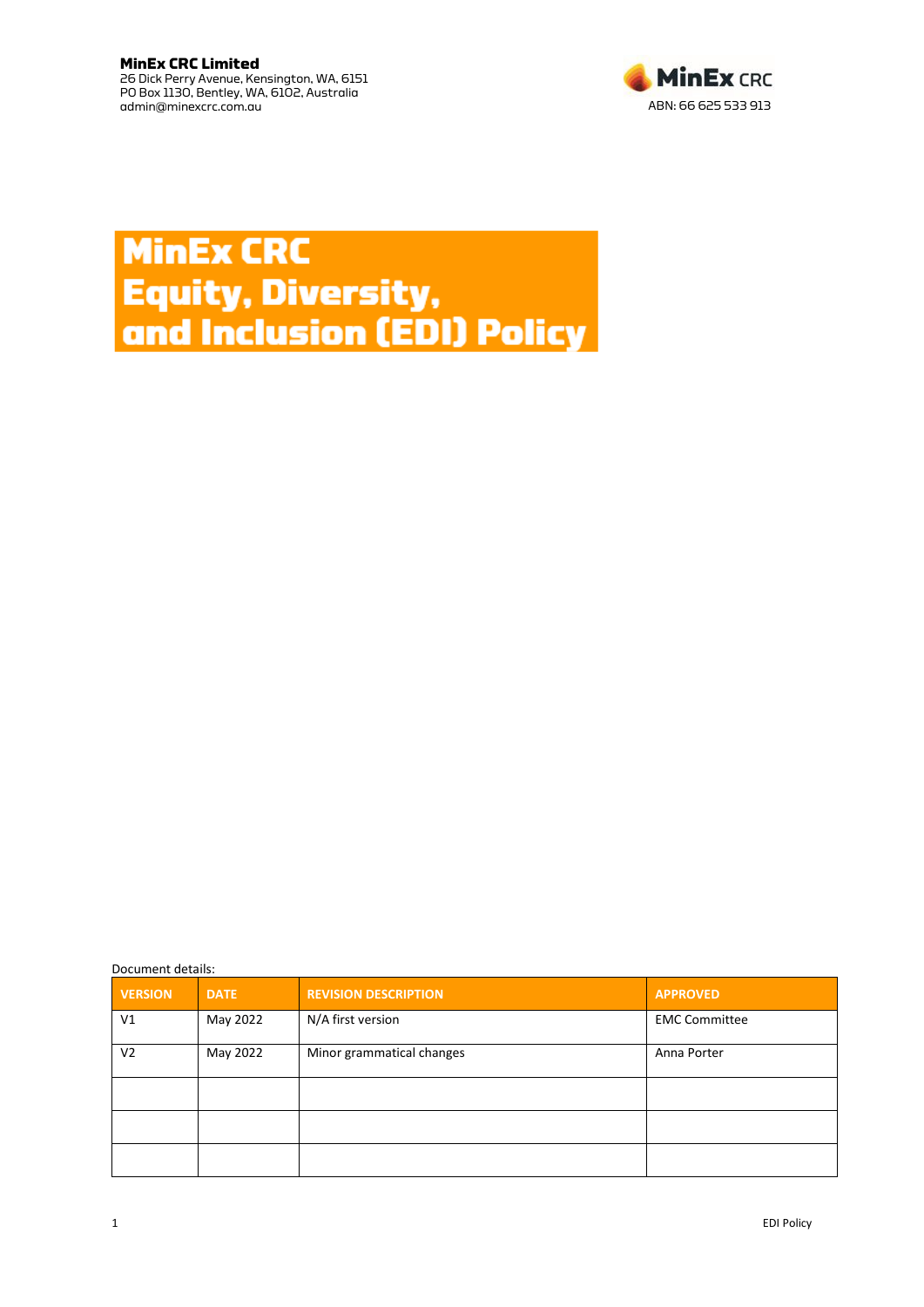

## **TABLE OF CONTENTS**

#### CONTENTS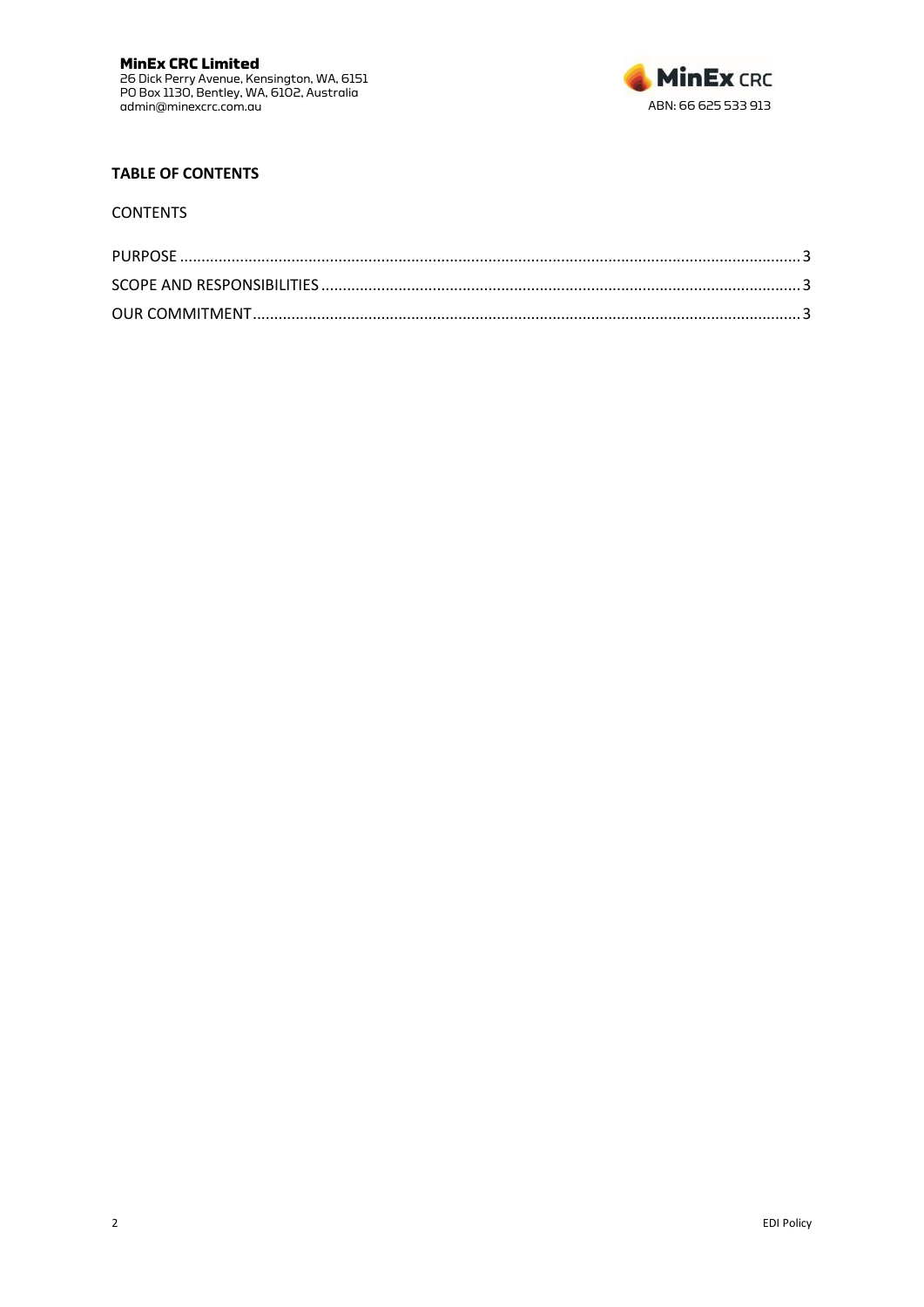

## <span id="page-2-0"></span>**PURPOSE**

MinEx CRC is committed to growing and supporting an equitable, diverse, and inclusive environment where people feel safe, valued, supported, and treated fairly with dignity and respect.

MinEx CRC is dedicated to building an inclusive culture where differences are recognised and valued. MinEx CRC aims to provide access to equal opportunities irrespective of gender, culture, sexual orientation, disability, mental health status, or career stage/academic position.

MinEx CRC considers the rich diversity of those involved as a resource that should be drawn upon to enable workplace participation, sharing of ideas, and foster innovation.

This Equity, Diversity and Inclusion (EDI) Policy aims to lay a core framework for which those participating in MinEx CRC should operate.

## <span id="page-2-1"></span>**SCOPE AND RESPONSIBILITIES**

This Policy applies to all MinEx CRC associated people, including directors, officers, researchers, contractors, consultants, participants and postgraduate students.

It is the responsibility of all those associated with MinEx CRC to maintain compliance with this Policy and report suspected breaches of this Policy to any member of the EDI committee or MinEx CRC Management.

A list of EDI Committee contacts can be found via the MinEx CRC EDI webpage: <https://minexcrc.com.au/diversity-and-inclusion/>

## <span id="page-2-2"></span>**OUR COMMITMENT**

MinEx CRC commits to:

#### **Promoting Diversity**

MinEx CRC will provide an equal opportunity for all participants and increase the visibility of our people by ensuring diverse and equitable representation at internal and public forums, including internal Program meetings and external conferences and media opportunities.

#### **Attract and retain**

MinEx CRC will implement programs to attract and develop a skilled and diverse participant profile, including providing equal opportunities for developing and advancing diverse talent at all career stages.

#### **Safe Workplace and Environment**

MinEx CRC, across all institutions and organisations and workplaces, encourages the provision of inclusive work environments that celebrate differences and are free from bullying, discrimination, harassment, sexual harassment, workplace violence and aggression. MinEx CRC will establish safe and effective avenues for all participants to raise concerns, for those concerns to be addressed, and encouragement for bystanders to speak up.